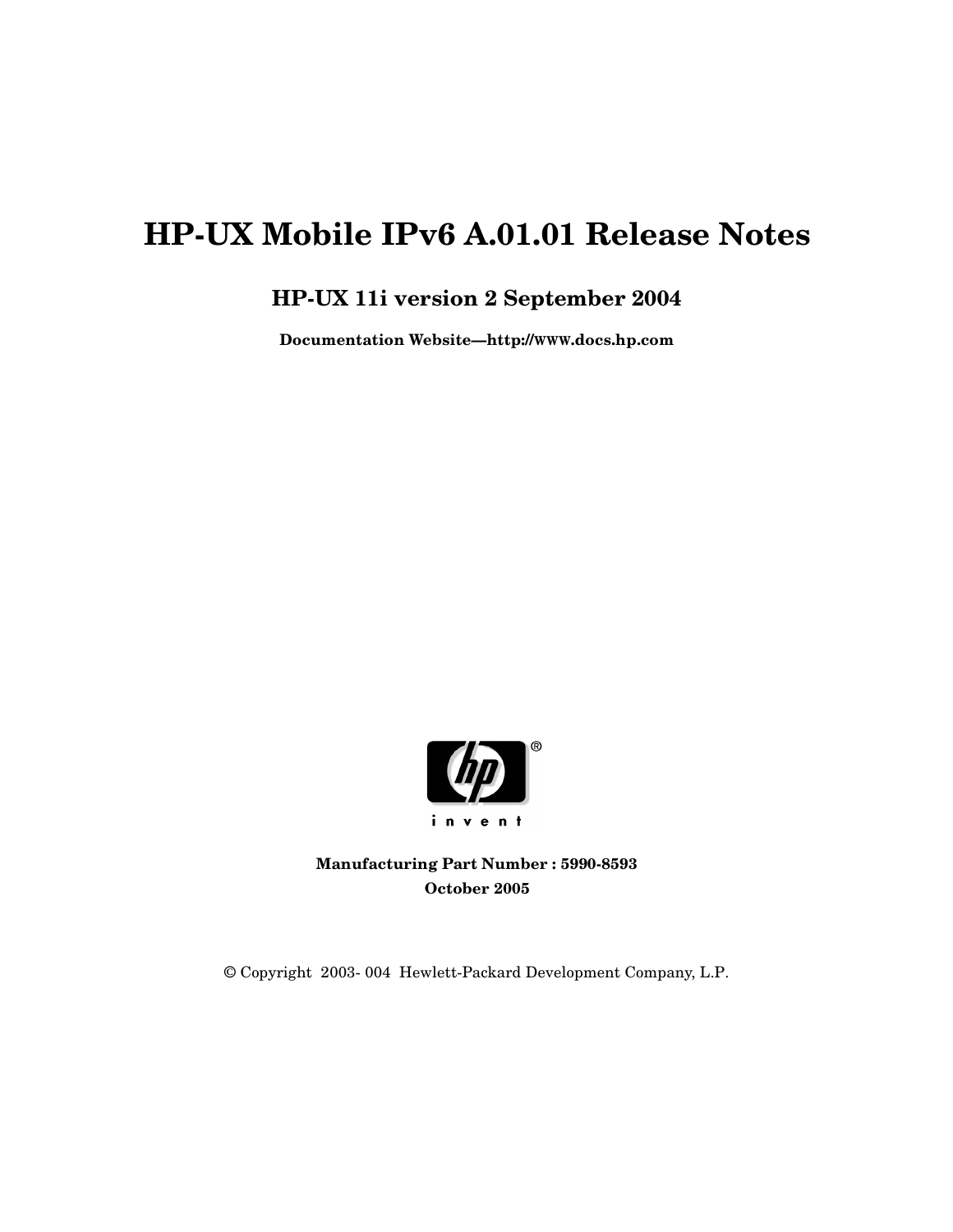## **Legal Notices**

The information in this document is subject to change without notice.

*Hewlett-Packard makes no warranty of any kind with regard to this manual, including, but not limited to, the implied warranties of merchantability and fitness for a particular purpose.* Hewlett-Packard shall not be held liable for errors contained herein or direct, indirect, special, incidental or consequential damages in connection with the furnishing, performance, or use of this material.

#### **Warranty**

A copy of the specific warranty terms applicable to your Hewlett-Packard product and replacement parts can be obtained from your local Sales and Service Office.

#### **U.S. Government License**

Proprietary computer software. Valid license from HP required for possession, use or copying. Consistent with FAR 12.211 and 12.212, Commercial Computer Software, Computer Software Documentation, and Technical Data for Commercial Items are licensed to the U.S. Government under vendor's standard commercial license.

#### **Copyright Notice**

Copyright 2005 Hewlett-Packard Development Company L.P. Reproduction, adaptation, or translation of this document without prior written permission is prohibited, except as allowed under the copyright laws.

#### **Trademark Notices**

 $UNIX<sup>®</sup>$  is a registered trademark in the United States and other countries, licensed exclusively through The Open Group.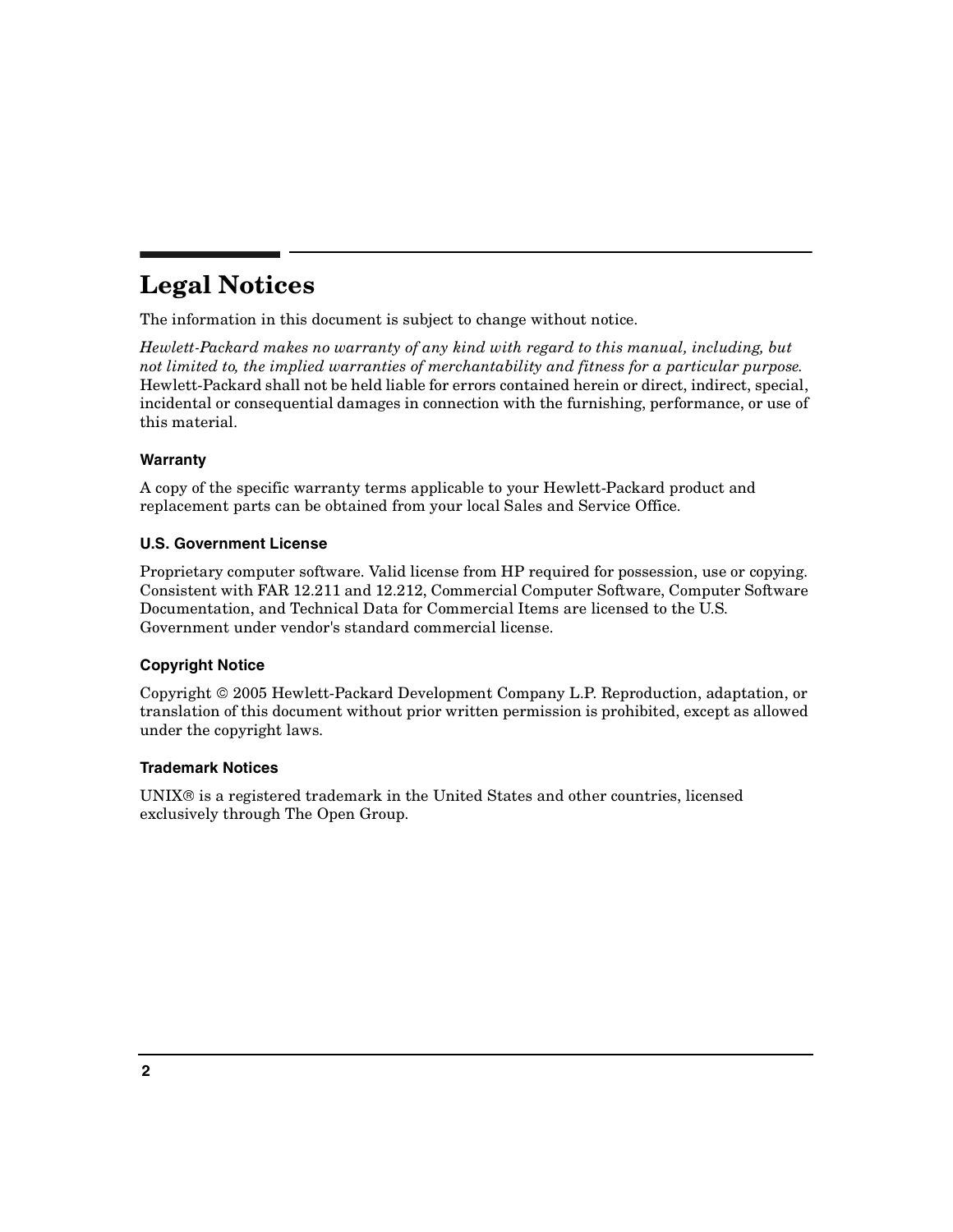# **HP-UX Mobile IPv6 A.01.01 Release Notes**

The information in this document is for HP-UX Mobile IPv6 A.01.01 only.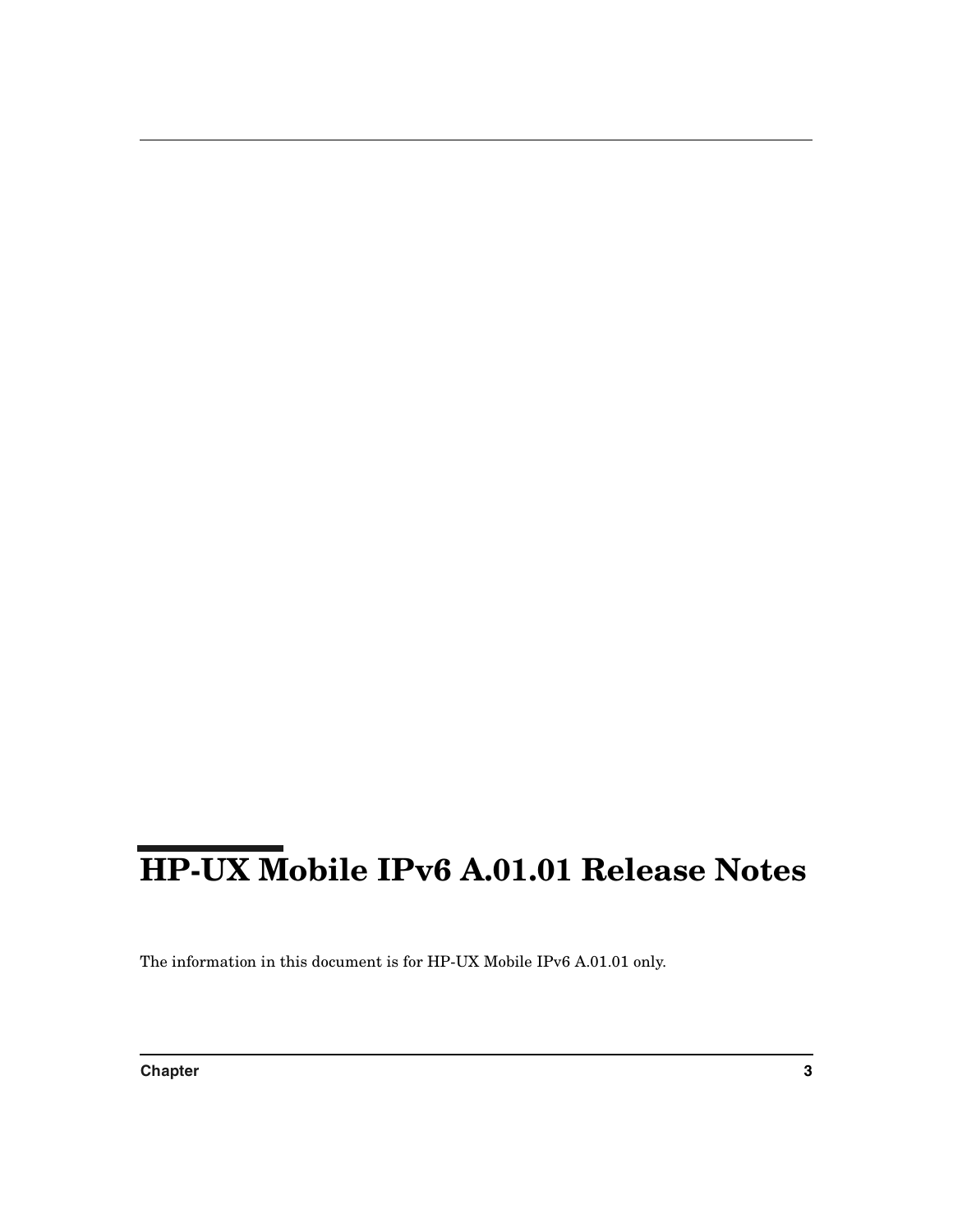## **What Is New in HP-UX Mobile IPv6 A.01.01?**

Following are new in HP-UX Mobile IPv6 A.01.01:

• HP-UX Mobile IPv6 A.01.01 offers the same functionality as HP-UX Mobile IPv6 A.01.00, but delivery method has changed.

HP-UX Mobile IPv6 A.01.01 is included in the base (default) HP-UX 11i v2 September 2004 operating system. The previous release of HP-UX Mobile IPv6 (A.01.00) was included in the Transport Optional Upgrade Release 2.0 (TOUR 2.0) for the HP-UX 11i v1 (B.11.11) and HP-UX 11i v2 (B.11.23) operating systems.

• HP-UX Mobile IPv6 A.01.01 delivers the Mobile IPv6 kernel-module, mip6mod, as part of the base (default) transport functionality of the HP-UX 11i v2 September 2004 release. The HP-UX IPv6 Router Advertisement Daemon, which HP-UX Mobile IPv6 A.01.01 utilizes, is also delivered as part of the base (default) transport functionality of the HP-UX 11i v2 September 2004 release.

However, the HP-UX Mobile IPv6 A.01.01 user-space tools, mip6admin, and mip6config, are delivered in HPUXMOBILEIP, a software that you can select on all Operating Environments (OEs). The HPUXMOBILEIP product contains HP-UX Mobile IPv6 A.01.01.

**IMPORTANT** When you migrate an HP-UX 11i v2 system containing HP-UX Mobile IPv6 A.01.00 to the HP-UX 11iv2 September 2004 release, the HP-UX Mobile IPv6 A.01.00 kernel component MIPV6\_2-KRN still remains on the system. You must not remove MIPV6\_2-KRN though the kernel component for Mobile IPv6 is delivered as part of the base HP-UX 11i v2 September 2004 operating system because MIPV6\_2-KRN is essential for HP-UX Mobile IPv6 A.01.00 to function properly.

> Similarly, if you install a higher version of Mobile IPv6, that is HP-UX Mobile IPv6 A.01.01, on an HP-UX 11i v2 September 2004 release system containing HP-UX Mobile IPv6 A.01.00, you must not remove the MIPV6\_2-KRN component, because it is also essential for HP-UX Mobile IPv6 A.01.01 to function properly.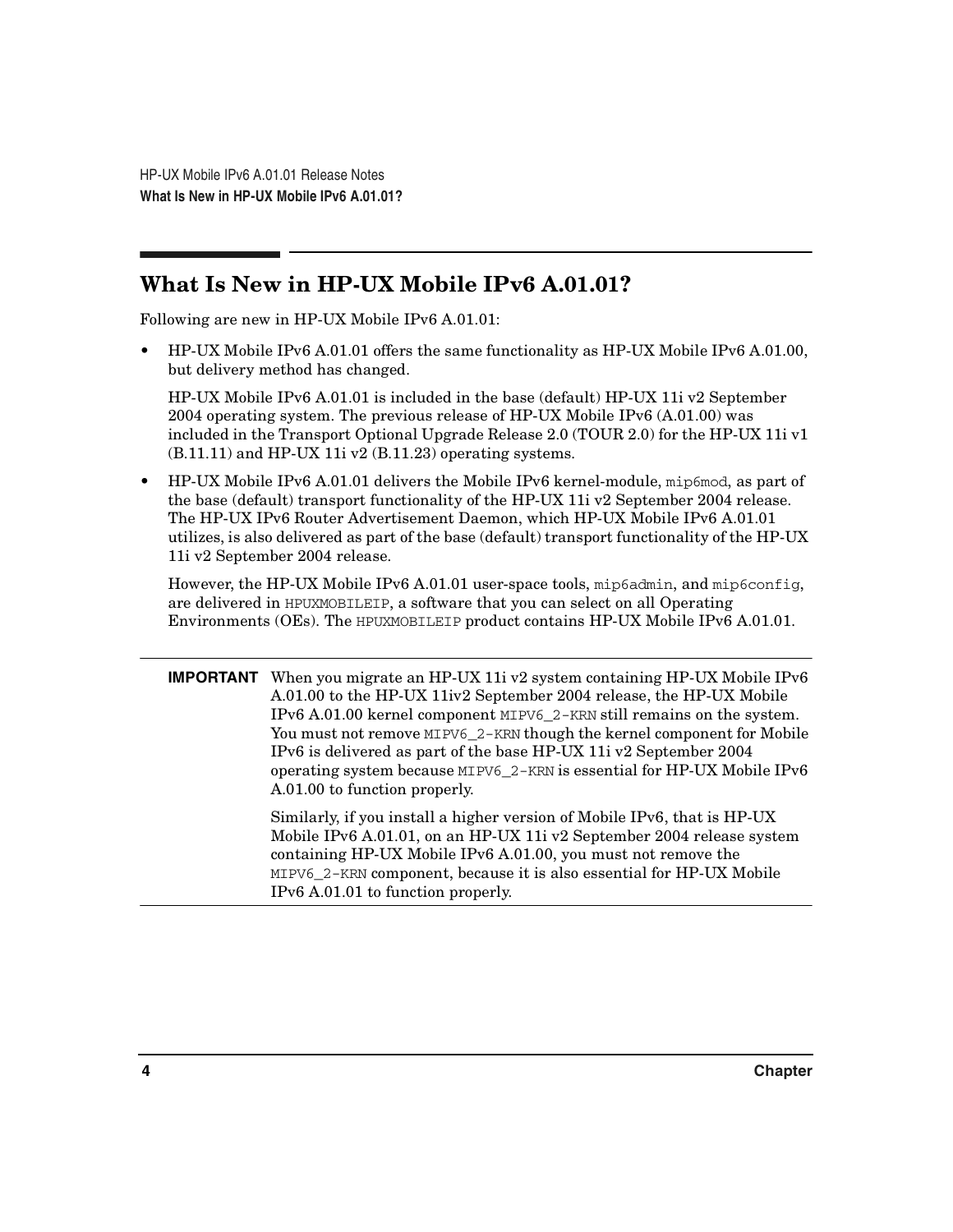## **Product Overview: HP-UX Mobile IPv6 A.01.01**

HP-UX Mobile IPv6 A.01.01 implements the Mobile IPv6 protocol, which uses and expands several IPv6 protocol mechanisms. HP-UX Mobile IPv6 A.01.01 provides mobility support for IPv6 on the HP-UX 11i version 2 September 2004 release servers.

**NOTE** HP-UX Mobile IPv6 A.01.00 was the first release of the product. The Transport Optional Upgrade Release (TOUR) 2.0, which is available free of charge at the HP Software depot, http://www.software.hp.com, delivered the first release of the HP-UX Mobile IPv6 software.

With Mobile IPv6, Mobile Nodes such as laptops, PDAs, and cellular phones, remain reachable and retain their network connections while moving and attaching to the network from different locations. Each Mobile Node sends and receives IP data packets using a single, fixed IPv6 address—known as its Home Address—for an extended period regardless of its location. HP-UX Mobile IPv6 A.01.01 is not Mobile Node client software.

Without Mobile IPv6, Mobile Nodes cannot use a single, fixed IPv6 address while they roam. Instead, each time a Mobile Node moves and changes network attachment points, it must manually re-configure a new IP address and default router based on its current location—temporarily losing its network connections and ability to communicate in the process.

The Mobile Node's Home Address is an IPv6 unicast routable (global) address with a network prefix on the Mobile Node's Home Network. The Mobile Node's Home Network is the network that administers the Mobile Node, and the network to which the Mobile Node is normally attached.

When a Mobile Node is attached to a Foreign Network—any network other than its Home Network—it gets a temporary Care-of Address on the Foreign Network that identifies its current point of attachment to the Internet. The Care-of Address is an IPv6 unicast global address with the network prefix of the Foreign Network. The Mobile Node can get this address using IPv6 stateless autoconfiguration, or by using a stateful configuration method such as DHCPv6.

Use the information and resources listed in this document to learn more about HP-UX Mobile IPv6 A.01.01.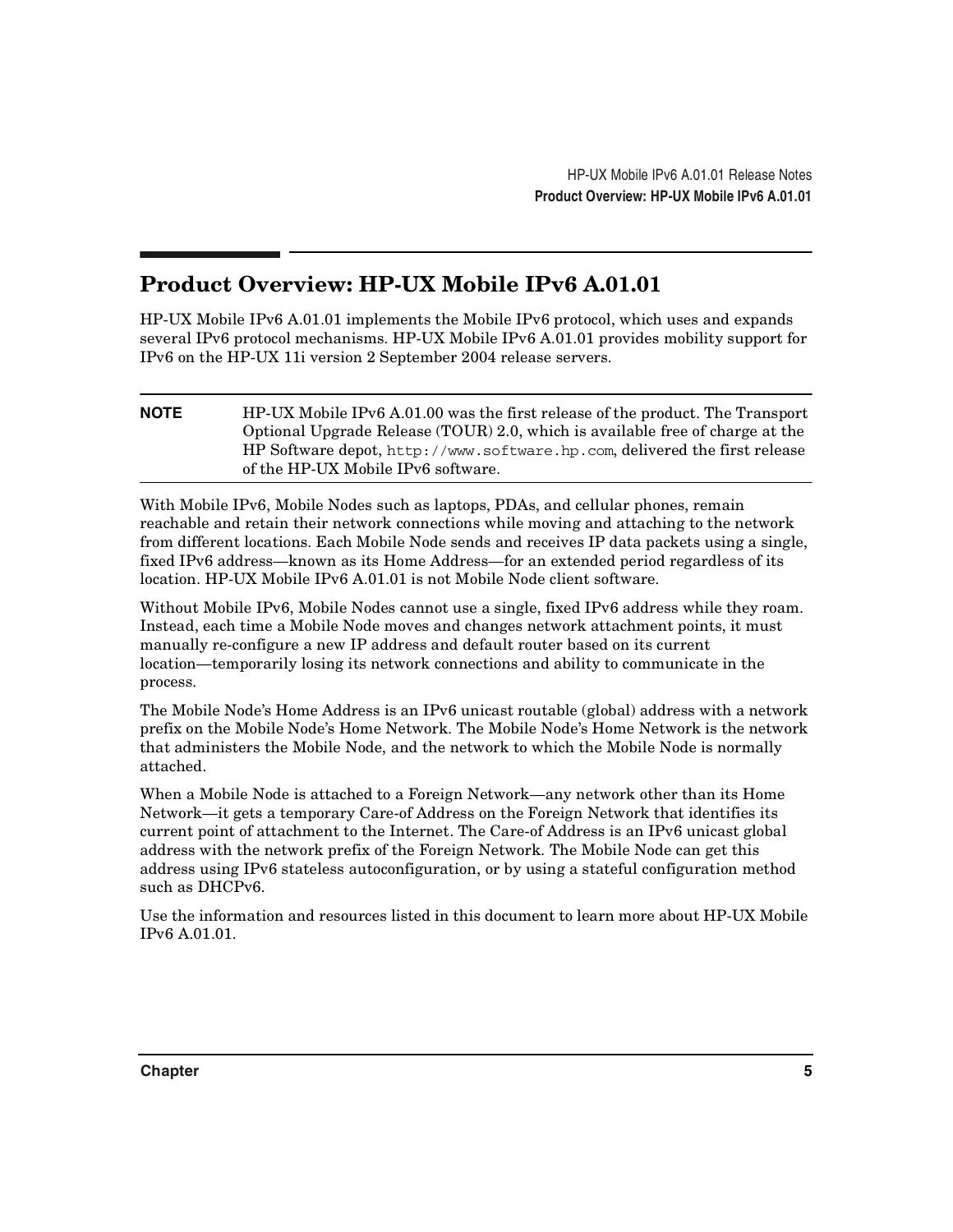## **What Is Included in HP-UX Mobile IPv6 A.01.01?**

The following sections describe the functionality, features, and content of HP-UX Mobile IPv6 A.01.01.

## **Functionality**

HP-UX Mobile IPv6 A.01.01 includes a kernel-resident STREAMS module, mip6mod, that processes and generates IPv6 Mobility Headers, and utilizes the HP-UX IPv6 Router Advertisement Daemon to provide the following server functionality:

- Home Agent support
- Correspondent Node support

**NOTE** The same server can be both a Home Agent and a Correspondent Node.

#### **Home Agent Support**

Home Agents are nodes or routers that provide mobility services to Mobile Nodes from their home network. During Mobile IPv6 basic operation, a Mobile Node gets a temporary Care-of Address identifying its current location after it travels to a foreign network. The Home Agent intercepts data packets sent to the Mobile Node's Home Address and transparently routes them to the Mobile Node's current Care-of Address on the foreign network.

#### **Corespondent Node Support**

Correspondent Nodes are any IPv6 node communicating or corresponding with a Mobile Node, for example Web servers providing location-sensitive resources to Mobile Nodes. In most cases, the Mobile Node and Correspondent Node communicate using Route Optimization. Mobile IPv6 basic operation is only used in the initial communication, when the Correspondent Node does not have information about the Mobile Node's Care-of Address, and in cases where the Correspondent Node does not support Mobile IPv6 Route Optimization.

#### **NOTE** Correspondent Nodes do not use or require the HP-UX IPv6 Router Advertisement Daemon.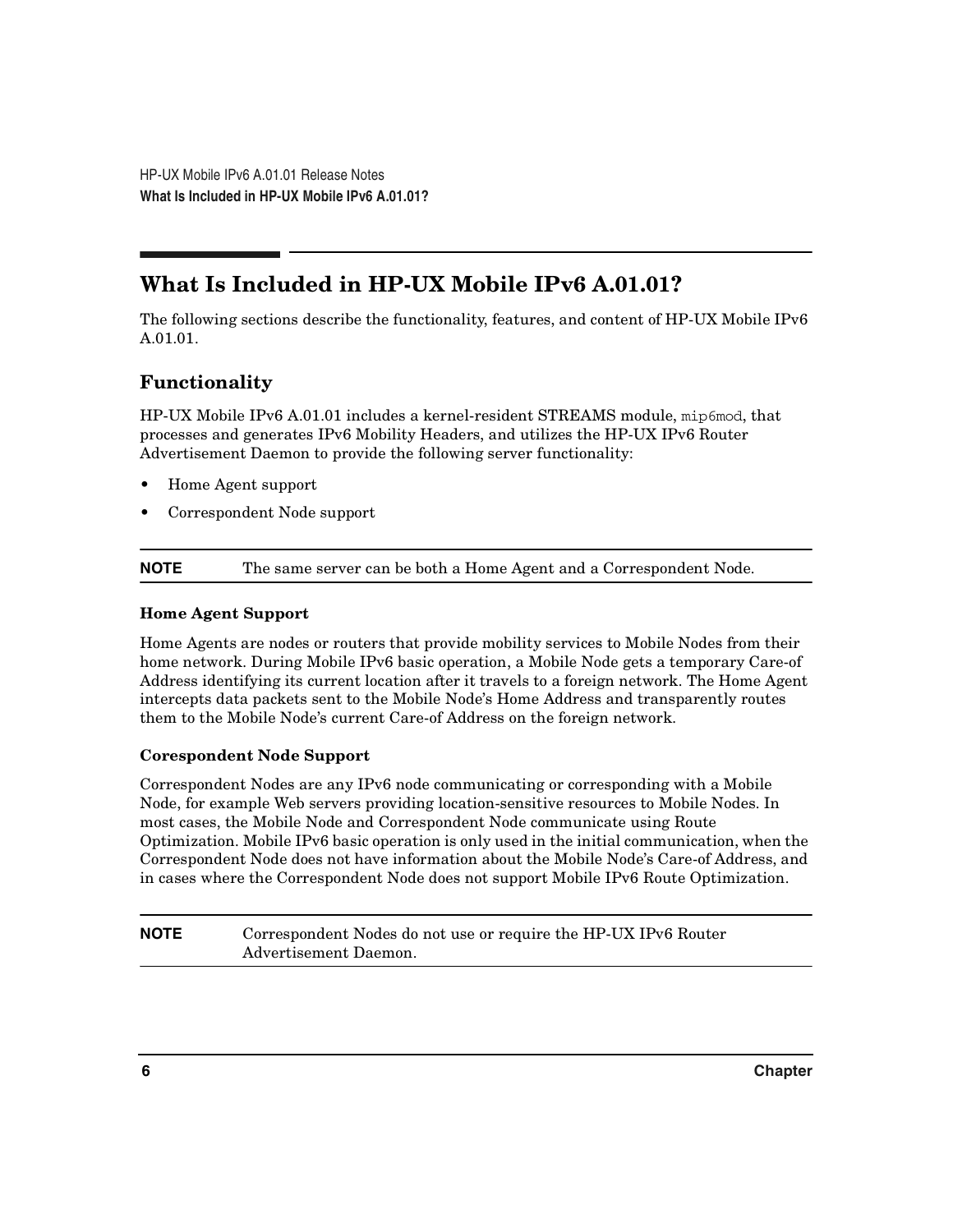## **Features**

HP-UX Mobile IPv6 A.01.01 provides the following features:

- IETF Standards Conformance
- Compatibility with HP-UX IPSec A.02.00
- Route Optimization
- Return Routability Procedure
- Dynamic Home Agent Address Discovery
- Prefix Discovery
- IPsec/IKE Dynamic Keying Support
- Multi-Processor Scaling
- Administration and Configuration File Tools
- nettl and netfmt Tool Support
- Multi-Vendor Interoperability and Conformance Testing

The following sections provide a brief description of each of the HP-UX Mobile IPv6 features listed above. Refer to the HP-UX Mobile IPv6 A.01.00 Administrator's Guide for more information on each feature.

#### **IETF Standards Conformance**

HP-UX Mobile IPv6 is based on the following IETF standards that can be found at http://www.ietf.org:

- RFC 3375 (*Mobility Support in IPv6*)
- RFC 3776 (*Using IPsec to Protect Mobile IPv6 Signaling between Mobile Nodes and Home Agents*)

#### **Compatibility with HP-UX IPSec A.02.00**

HP-UX IPSec A.02.00 secures the Mobile IPv6 traffic between the Mobile Node and Home Agent. You can download HP-UX IPSec A.02.00 from HP Software depot, http://www.software.hp.com.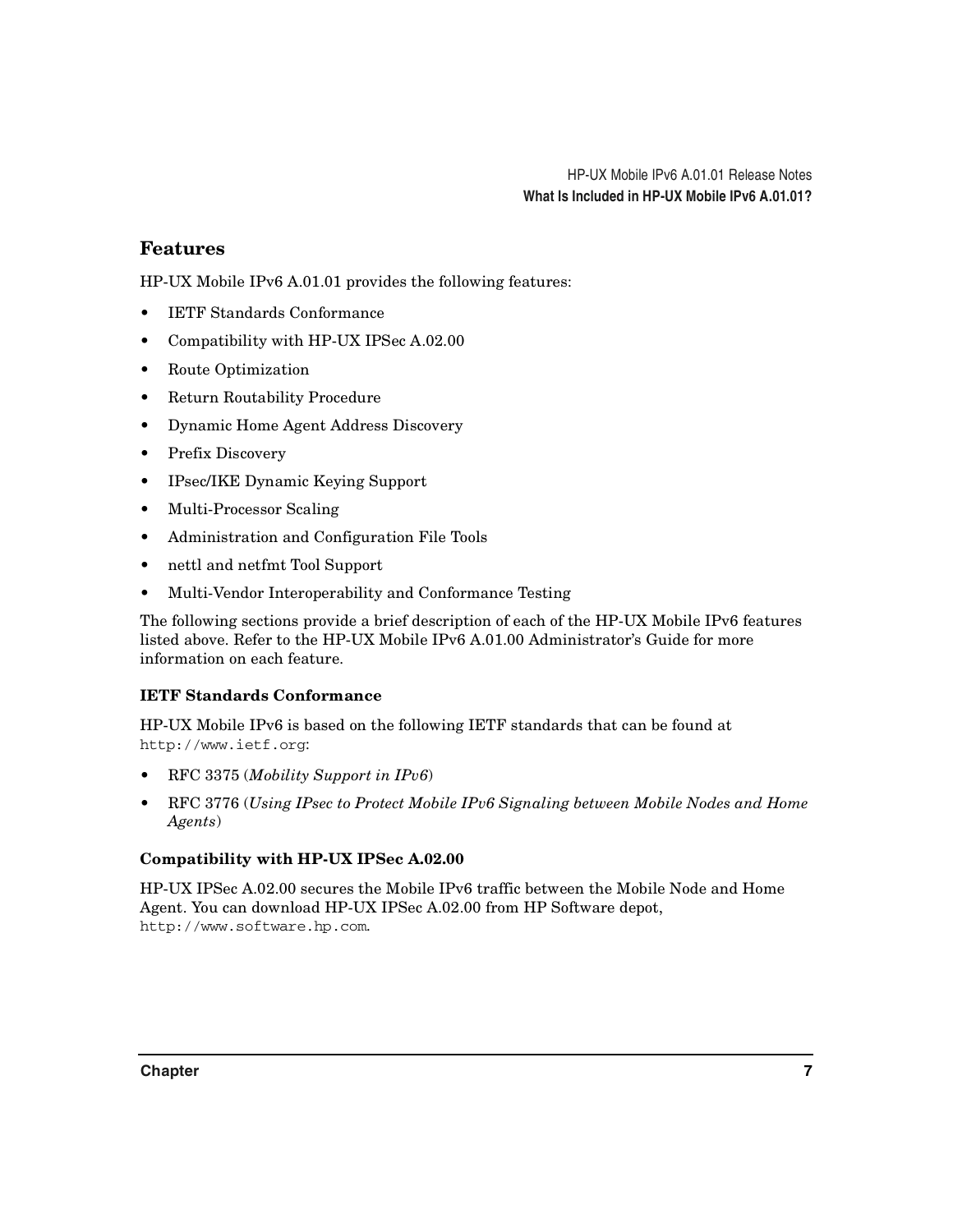#### **Route Optimization**

In most cases, the Mobile Node and Correspondent Node communicate using Route Optimization, which improves data transmission rates between the two nodes. With Route Optimization, the Mobile Node and Correspondent Node communicate directly with each other and bypass the Home Agent. The Correspondent Node sends packets directly to the Mobile Node's Care-of Address, and the Mobile Node sends packets directly to the Correspondent Node.

#### **Return Routability Procedure**

The return routability procedure provides reasonable proof to the Correspondent Node that it can contact the Mobile Node through both the Home and Care-of Addresses; thereby, protecting the Correspondent Node from attackers that send false Binding Update messages. In this procedure, the Mobile Node exchanges messages with the Correspondent Node using both the Mobile Node's Home and Care-of Addresses and builds a shared key. The Mobile Node uses this shared key to attach a cryptographic signature to the Binding Update message, which the Correspondent Node authenticates to obtain the proof.

#### **Dynamic Home Agent Address Discovery**

With Dynamic Home Agent Address Discovery, a Mobile Node only needs a home network prefix configured and it can dynamically find the address of a Home Agent on its home network when it needs to register its Care-of Address.

#### **Prefix Discovery**

Prefix Discovery allows a Mobile Node to get network prefix information about its Home Network and to configure its Home Address if needed. The Home Agent monitors prefix information from Router Advertisement messages on the Home Network. The Mobile Node can request prefix information by sending a Mobile Prefix Solicitation message to the Home Agent.

#### **IPsec/IKE Dynamic Keying Support**

Dynamic keying uses the Internet Key Exchange (IKE) v1 protocol to ensure that pre-configured static keys are not exposed for long periods of time. IPSec can provide anti-replay protection only if dynamic keying is used. HP-UX Internet Protocol Security (IPSec) version A.02.01 and Transport Optional Upgrade Release (TOUR) 3.0 are required for dynamic keying support with HP-UX Mobile IPv6. For more information on dynamic keying, refer to *Installing and Administering HP-UX IPSec* at http://docs.hp.com/en/J4256-90001/J4256-90001.pdf.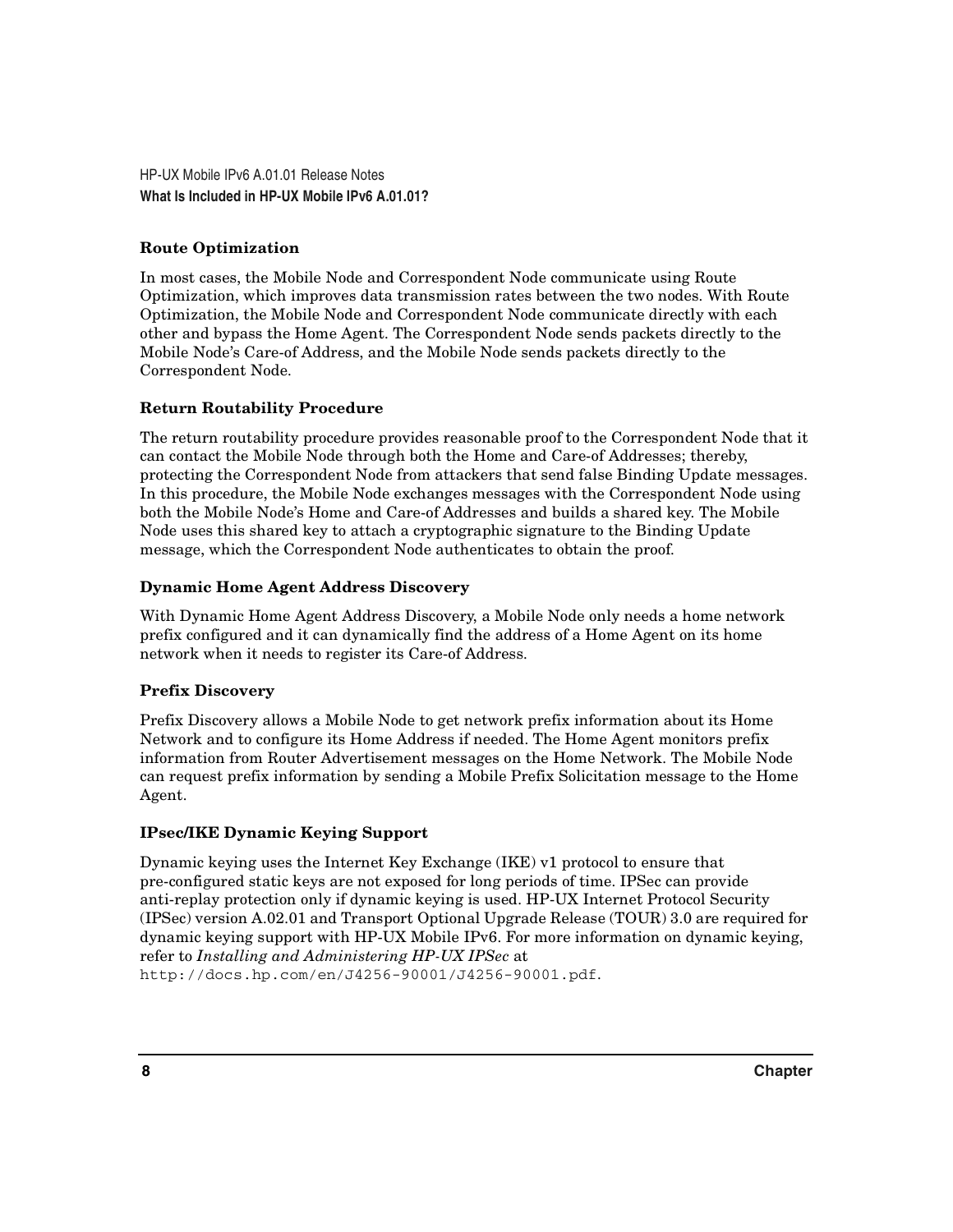#### **Multi-Processor Scaling**

HP designed and implemented HP-UX Mobile IPv6 for multi-processor scaling in environments using high-end systems supporting a large number of Mobile Nodes. Scaling the number of processors increases the number of Kernel-module instances processing IPv6 mobility message headers on the system.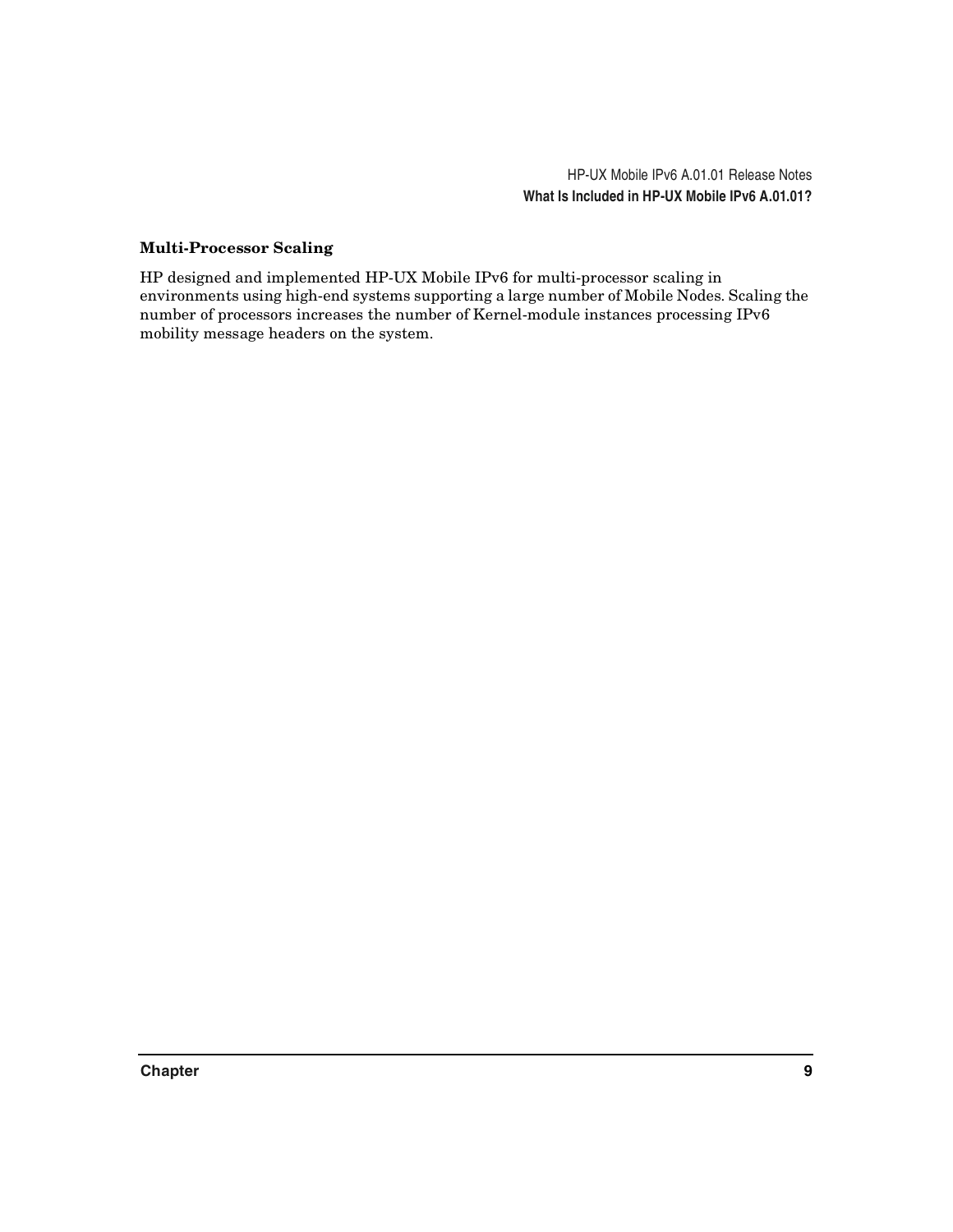#### **Administration and Configuration File Tools**

HP-UX Mobile IPv6 includes a command line administration tool, mip6admin, to administer the HP-UX Mobile IPv6 kernel-resident STREAMS module. mip6admin performs several critical functions including; starting, stopping, and dynamically-reconfiguring mip6mod.

HP-UX Mobile IPv6 also includes a command line tool, mip6config, to quickly create, edit, and verify mip6mod Mobile IPv6 configuration files. The mip6config tool verifies mip6mod configuration parameters you configure and displays error messages after detecting invalid syntax or values.

#### **nettl and netfmt Tool Support**

HP enhanced the nettl data packet tracing tool and the netfmt formatting tool to support HP-UX Mobile IPv6. You can use nettl and netfmt to trace and format Mobile IPv6 Mobility Header and ICMPv6 messages after installing the appropriate patch for your operating system as shown in the following list. You can download the patches from the HP IT Resource Center patch database at http://www.itrc.hp.com:

PHNE 30451 for HP-UX 11i version 2

#### **Multi-Vendor Interoperability and Conformance Testing**

HP tested HP-UX Mobile IPv6 A.01.01 in multi-vendor environments at the 2004 Connectathon interoperability event. HP also successfully tested HP-UX Mobile IPv6 A.01.01 with TAHI conformance suites.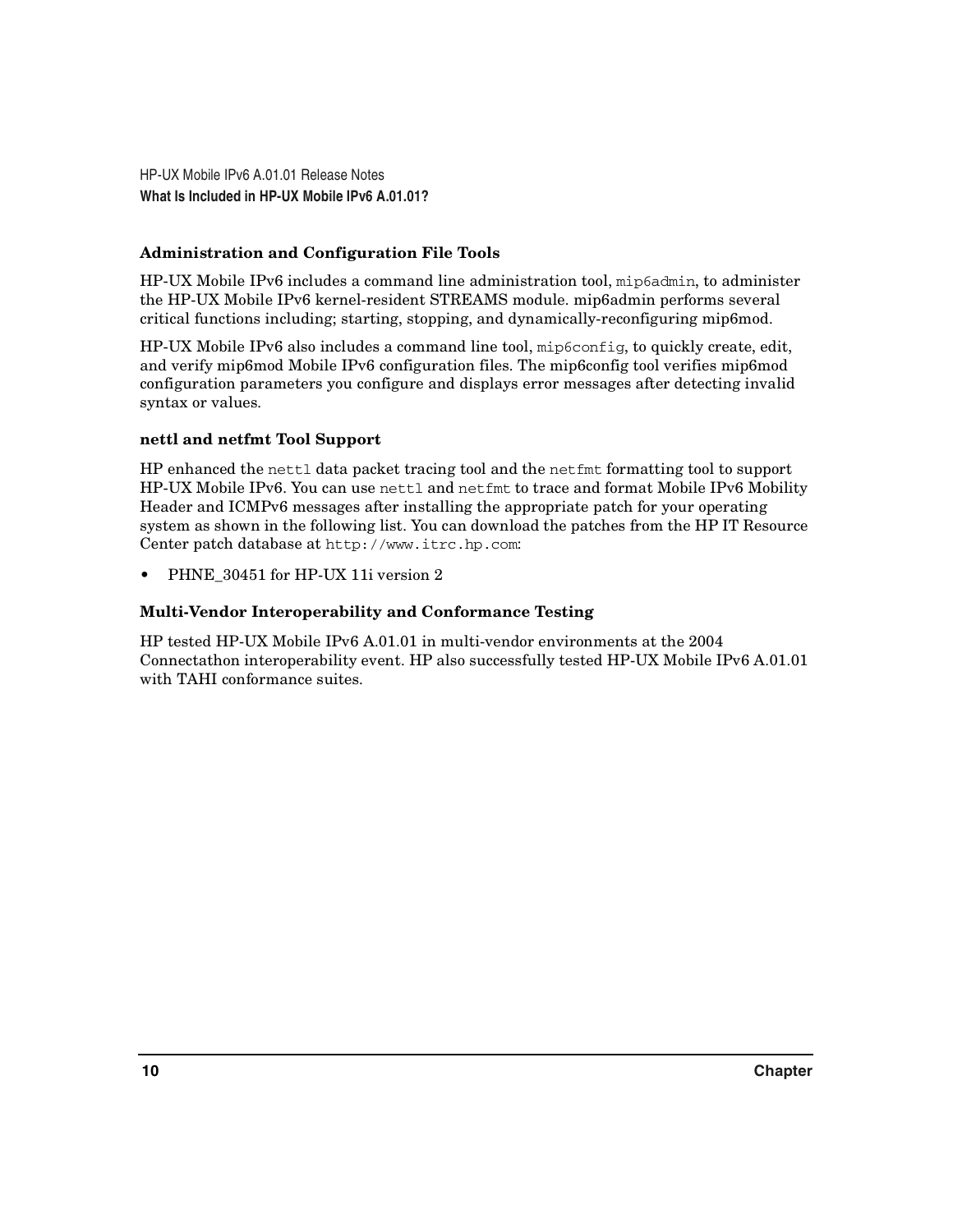## **Documentation and Additional Information**

HP-UX Mobile IPv6 A.01.01 provides the following documentation and information resources:

#### **Product Documentation**

The documents in the following list are available on the Networking and Communications page http://www.docs.hp.com:

- *HP-UX Mobile IPv6 A.01.00 Administrator's Guide*
- *Introducing HP-UX Mobile IPv6* (White Paper)

#### **Manpages**

The following is a list of manpages you can access by using the man [manpage-name] command:

• HP-UX Mobile IPv6

| mip6mod    | Information about mip6mod, the Mobile IPv6 Kernel STREAMS module      |
|------------|-----------------------------------------------------------------------|
| mip6admin  | Information about mip6admin, the Mobile IPv6 administration tool      |
| mip6.conf  | Information about mip6.conf, the Mobile IPv6 configuration file       |
| mip6confiq | Information about mip6config, the Mobile IPv6 configuration file tool |

• Router Advertisement Daemon

| rtradvd      | Information about rtradyd, the IPv6 Router Advertisement Daemon |
|--------------|-----------------------------------------------------------------|
| rtradvd.conf | Information about rtradyd.conf, the IPv6 Router Advertisement   |

#### **IETF Documentation**

HP-UX Mobile IPv6 is based on the following IETF standards that can be found at http://www.ietf.org:

Daemon configuration file

- RFC 3775 (*Mobility Support in IPv6*)
- RFC 3776 (*Using IPsec to Protect Mobile IPv6 Signaling between Mobile Nodes and Home Agents*)

#### **Fixes**

HP-UX Mobile IPv6 A.01.01 does not have any defect fixes.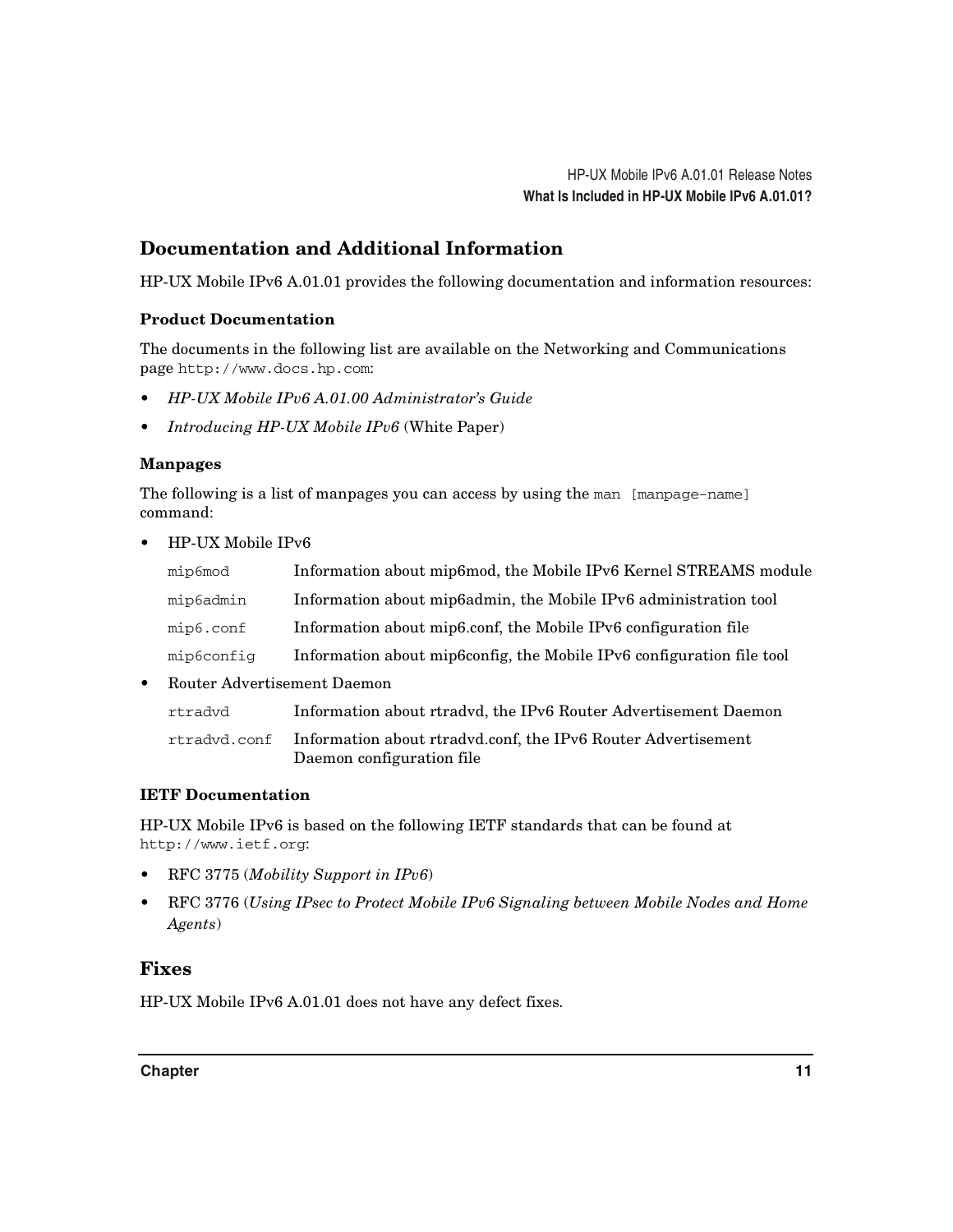## **Known Problems**

HP-UX Mobile IPv6 A.01.01 does not have any known problems.

## **Availability in Native Languages**

HP-UX Mobile IPv6 A.01.01 includes the following message catalogs for the mip6admin and mip6config tools that can be localized into various languages:

- /usr/lib/nls/C/mip6admin.cat
- /usr/lib/nls/C/mip6config.cat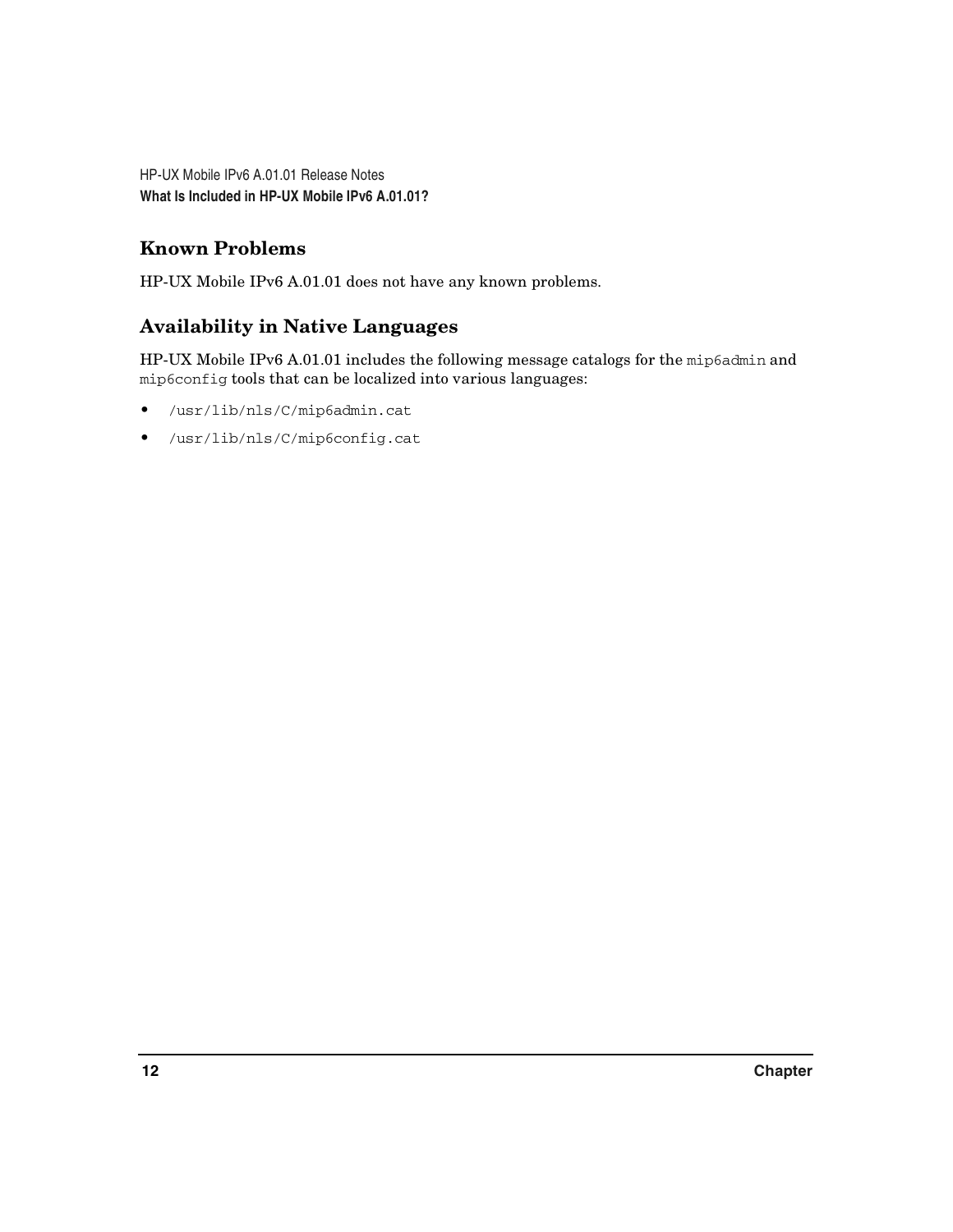## **HP-UX Mobile IPv6 A.01.01 Requirements**

This section lists the resources needed and the software requirements for installing and running HP-UX Mobile IPv6 A.01.01.

## <span id="page-12-0"></span>**Supported Operating Systems**

HP-UX Mobile IPv6 A.01.01 is supported on the following 32 or 64-bit systems:

- HP-UX 11i v2 September 2004 release (B.11.23) PA-RISC servers
- HP-UX 11i v2 September 2004 release  $(B.11.23)$  Intel<sup>®</sup> Itanium<sup>®</sup> servers

#### **Minimum System Resources**

Mobile IPv6 on HP-UX 11i v2 September 2004 release requires the following minimum amount of system resources:

- HP-UX Mobile IPv6 A.01.01 uses about 400 KB of disk space, distributed as follows:
	- The root  $\binom{7}{1}$  directory uses ~8 KB
	- The /usr directory uses ~300 KB
	- The /opt directory uses ~8 MB
	- The /var directory uses ~88 KB
- Memory: Approximately 200 Bytes for each Mobile Node.
- At least one IPv6 ethernet interface on each system that will be a Home Agent. Correspondent Nodes can use any type of IPv6 network interface.

## **Software Dependencies for HP-UX Mobile IPv6 A.01.01**

HP-UX Mobile IPv6 A.01.01 has the following software dependencies if the IPsec/IKE dynamic keying feature is used:

- IPSec version A.02.01
- Transport Optional Upgrade Release (TOUR) 3.0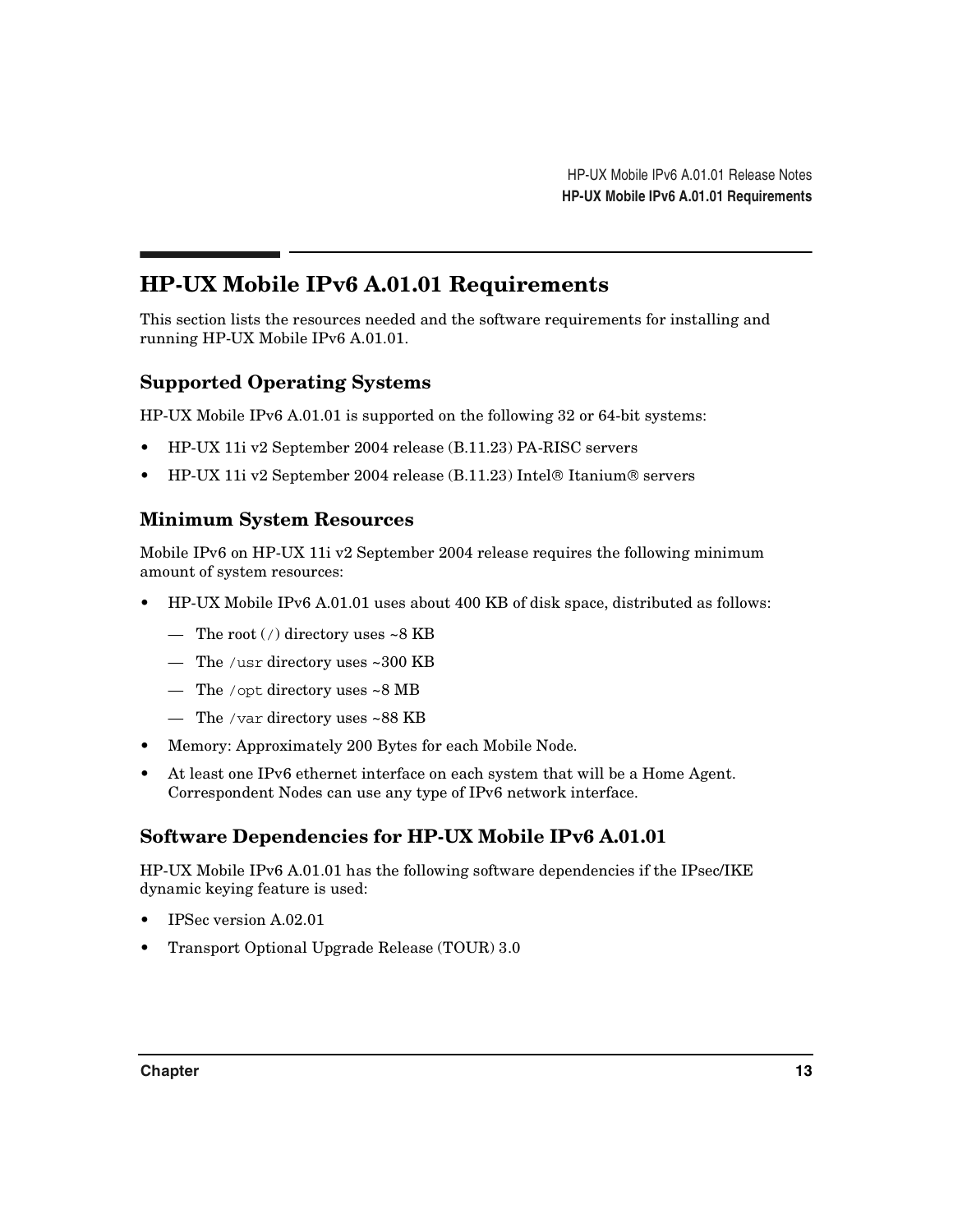#### **Patch Requirements**

HP-UX Mobile IPv6 A.01.01 does not require any patch for installation on the HP-UX 11i v2 September 2004 release operating system.

| <b>NOTE</b> | HP-UX Mobile IPv6 A.01.01 requires PHNE_30451 to use the nettl and        |
|-------------|---------------------------------------------------------------------------|
|             | net fmt tools on the HP-UX 11 v2 September 2004 system. HP-UX Mobile IPv6 |
|             | A.01.01 does not require PHNE_30451 for installation.                     |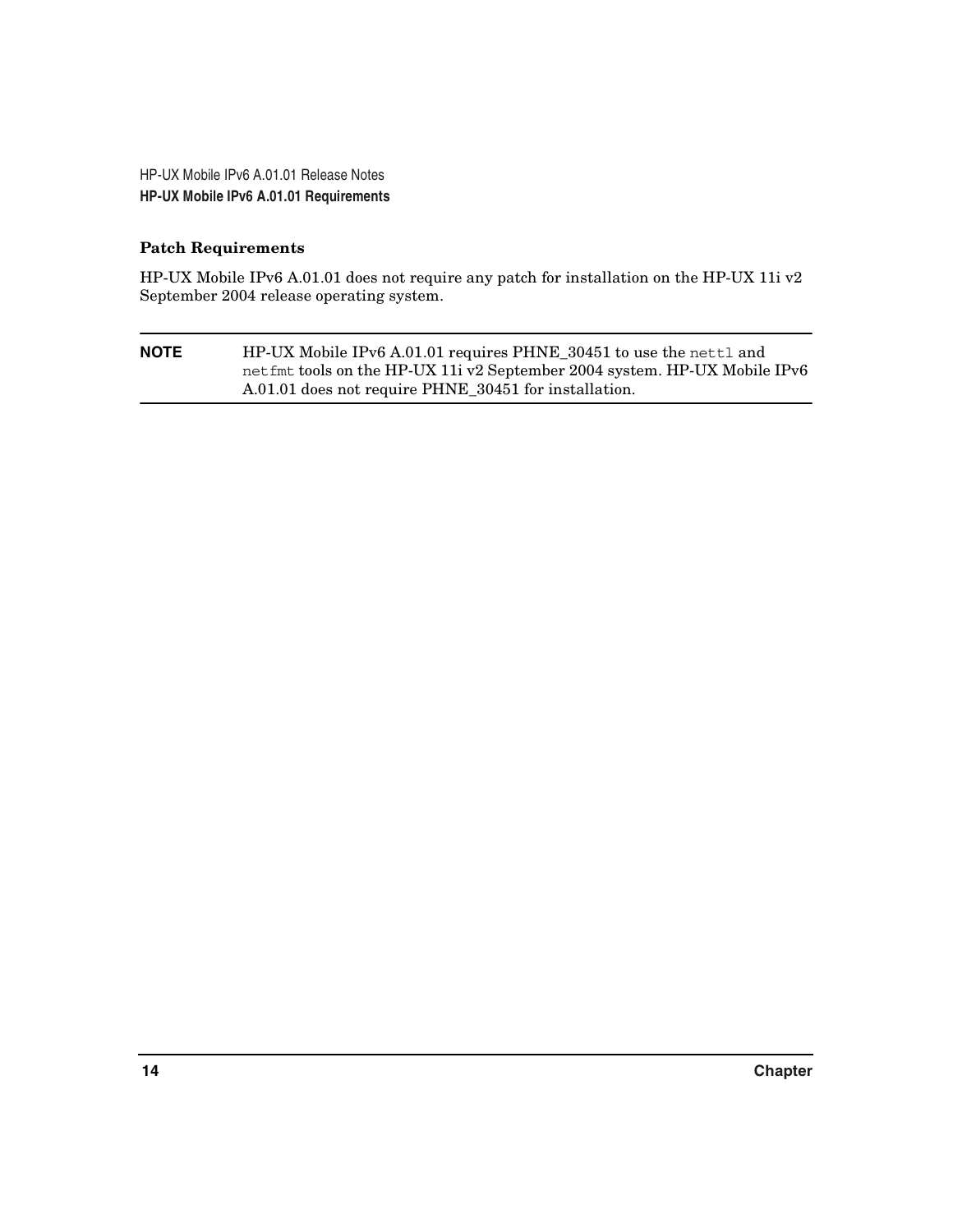## **Verifying the HP-UX Mobile IPv6 A.01.01 Installation**

Use the following steps after installing the HP-UX 11i v2 September 2004 release operating system to verify the HP-UX Mobile IPv6 A.01.01 and required software installed successfully:

**Step 1.** Check the following log files for error messages:

- /var/adm/sw/swinstall.log
- /var/adm/sw/swagent.log
- **Step 2.** Use the swlist -1 product MobileIPv6 command to verify the Mobile IPv6 A.01.01 product on your system. The following output displays if Mobile IPv6 A.01.01 is installed successfully on your system:

MobileIPv6 A.01.01 HP-UX Mobile IPv6 Software

The required software for each version of HP-UX Mobile IPv6 is listed in ["Supported Operating Systems" on page 13](#page-12-0).

**NOTE** If you have migrated an HP-UX 11i v2 system containing HP-UX Mobile IPv6 A.01.00 to the HP-UX 11i v2 September 2004 release and if you have not installed HP-UX Mobile IPv6 A.01.01 on your system, you can see the following swlist output: MobileIPv6  $A.01.00$  Mobile IPv6

**Step 3.** Verify whether all the HP-UX Mobile IPv6 A.01.01 product files are installed on your system. The "Getting Started with HP-UX Mobile IPv6" chapter in the *HP-UX Mobile IPv6 A.01.00 Administrator's Guide* contains a list of the product files.